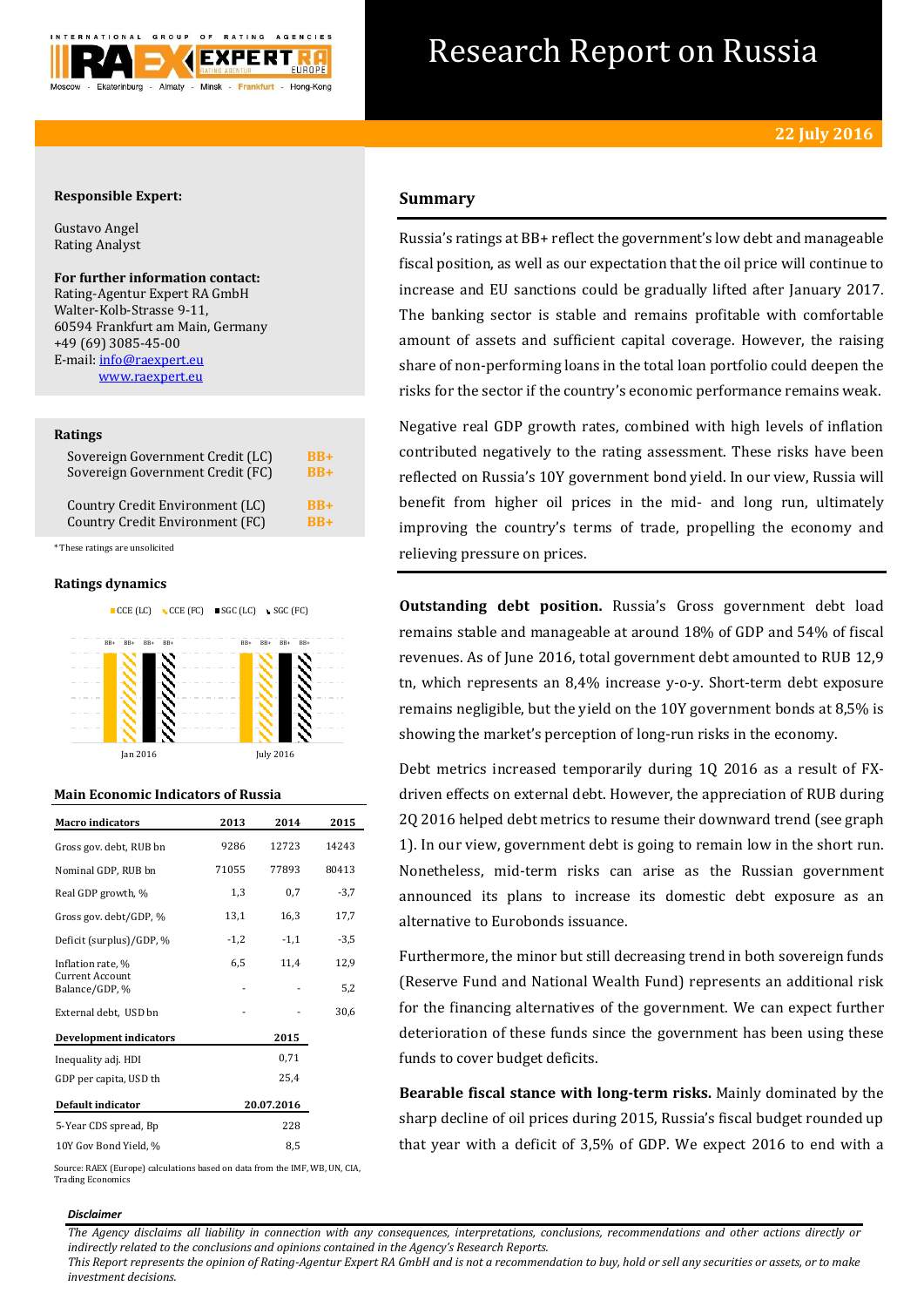

**Graph 1:** Government debt (% of GDP) vs. exchange rate



Source: RAEX (Europe) calculations based on data from the Russian Ministry of Finance





Source: RAEX (Europe) calculations based on data from the Russian Ministry of Finance

similar figure than in 2015 and to start narrowing in 2017 as we expect oil prices to maintain its upward trend.

However, there are a number of off-budget accounts which ultimately are financed by the government and represent a much longer-term risk for the Russian economy. The most significant of these accounts are the pension, health and social insurance funds whose balances have been falling over the past four years (see graph 2). With an ever ageing population, this risk is likely to become stronger with time.

There have been some official proposals to reduce the fiscal deficit in the short and midterm such as freezing fiscal expenditure for two years. Officials have argued that if such proposals are not instrumented, one of the two sovereign funds could be exhausted over the next two years. However, there is still no final confirmation on these actions and is too early to forecast how the deficit is going to develop in the mid run.

**Liquid banking sector with downside risks.** The Russian banking system remains stable with assets at 103% of GDP, ROE still positive around 3% (ROA almost negligible) and average capital to assets ratio at 9,3% and growing. Such indicators are a result of the authorities' policy response which included capital support and temporary regulatory forbearance since mid-2015.

The Russian Deposit Insurance Agency (DIA) allotted RUB 190,4 bn for banks' recapitalization out of the RUB 802,7 bn received by the Federal government by end-2015. This does not only show that the recapitalization plan was less ambitious than expected, but also that there is still room for further recapitalizations with current DIA's funds.

A major risk that Russian banks are currently facing is connected to the large and rising amount of NPLs in their loan portfolio. The share of NPLs amounted to 9,2% in 1Q 2016 and we expect this figure to continue growing on the back of weak GDP growth perspectives for the short and mid run (see graph 3).

**External position remains sound.** Russian countersanctions on EU imported goods alongside weak GDP growth, drove a sharp decline of goods imports since the beginning of 2015. This, combined with a slight narrowing of the primary income deficit were the main drivers of the significant improvement of the current account balance, which stood by end-2015 at 5,2% of GDP (see graph 4).

Additionally, FX reserves at USD 392 bn in May 2016 covered external debt by 12x and 15 months of 2015 imports. Even though oil price remains

*Disclaimer* 

*This Report represents the opinion of Rating-Agentur Expert RA GmbH and is not a recommendation to buy, hold or sell any securities or assets, or to make investment decisions.*

*The Agency disclaims all liability in connection with any consequences, interpretations, conclusions, recommendations and other actions directly or indirectly related to the conclusions and opinions contained in the Agency's Research Reports.*